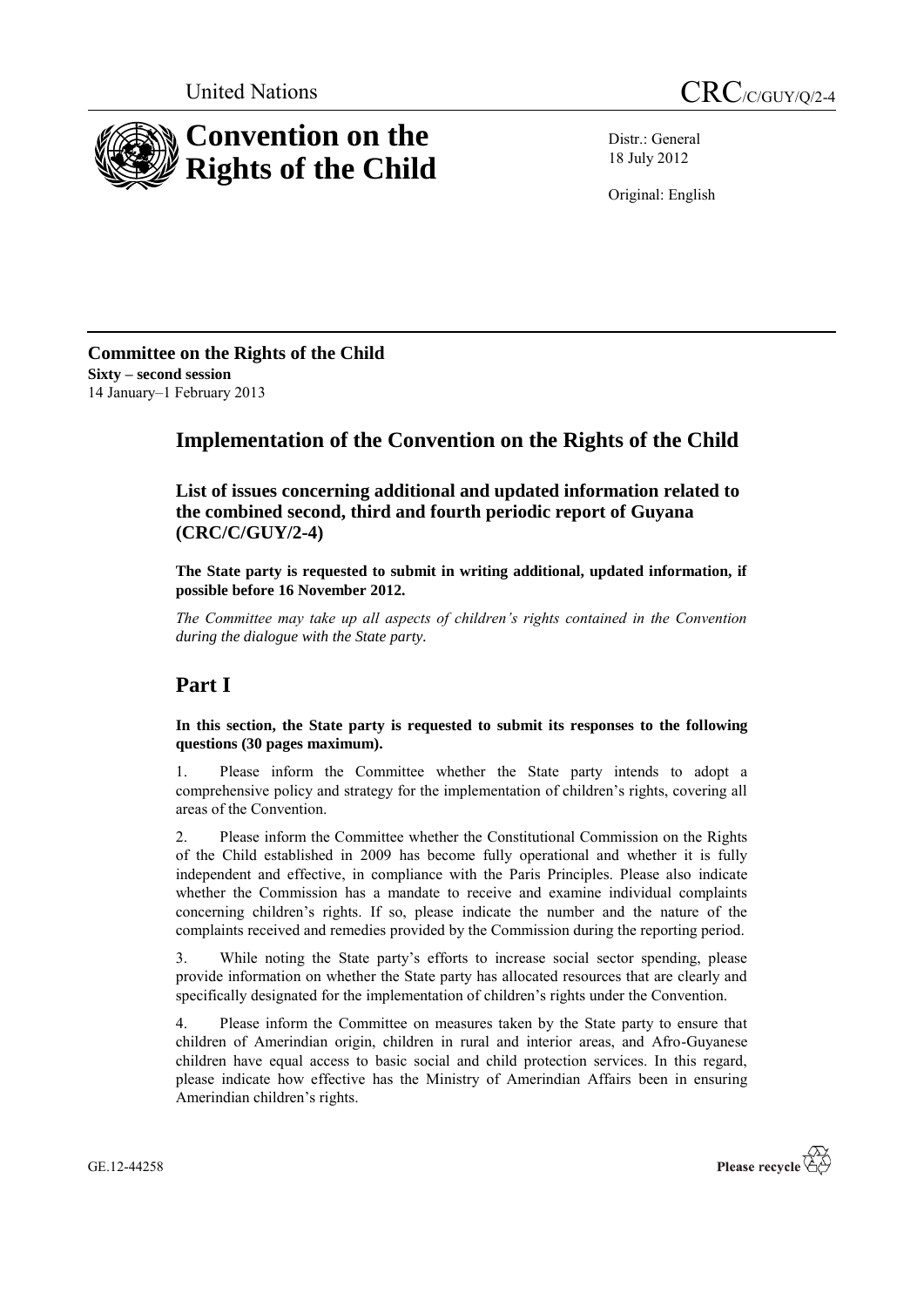5. In light of the 2008 Minimum Operational Standards and Regulations for Children's Homes, please provide information on the mechanisms in place to monitor the compliance with these regulations. Please also provide information on the findings of the Visiting Committees referred to in paragraph 243 of the State party's report.

6. Please provide more information on the measures taken to address the general problem of violence against women and children, including sexual abuse and corporal punishment, especially at home, in childcare institutions, schools and communities. Please provide detailed information on the investigations, prosecutions and sanctions against perpetrators of violence against women and children over the reporting period.

7. Please inform the Committee of cases of torture of children in detention. Please provide information on investigations, prosecutions and punishment of perpetrators in such cases.

8. Please inform the Committee of the measures taken to implement the 2010 Persons with Disabilities Act in respect of children with disabilities, especially with regard to their access to all services, including public buildings and transportation, and integration into mainstream education, and to address specifically the situation of children with disabilities living in remote areas.

9. Please provide information on laws, policies and other measures concerning adolescent health, in particular with regard to:

- (a) Reproductive health services for children and adolescents;
- (b) Teenage pregnancies and abortions;
- (c) Drug and alcohol abuse.

10. Please inform the Committee about policies, strategies and other measures taken by the State party to:

(a) Ensure quality education in all schools, including in remote areas;

(b) Increase the enrolment rate and reduce the dropout rates both in primary and secondary education, especially for boys;

(c) Ensure that pregnant teenagers are given the opportunity to continue their education.

11. Please clarify whether the State party's legislation provides for regulation of companies and individuals, including adjudications, sanctions and reparations, for direct or indirect involvement of children in child labour, especially with regard to concessions to oil and timber companies.

12. Please inform the Committee if there has been any study conducted on the scale and the root causes of sexual exploitation of children, which is reportedly high in the country, as well as measures taken to prevent, investigate, prosecute and punish perpetrators of child sexual exploitation and protect children victims of such crimes.

13. Please inform the Committee on the status of the draft Juvenile Justice Bill of 2008. Please also provide information on whether any measures have been taken to ensure that children up to 18 years of age are provided with adequate special protection and are dealt with by the juvenile justice system.